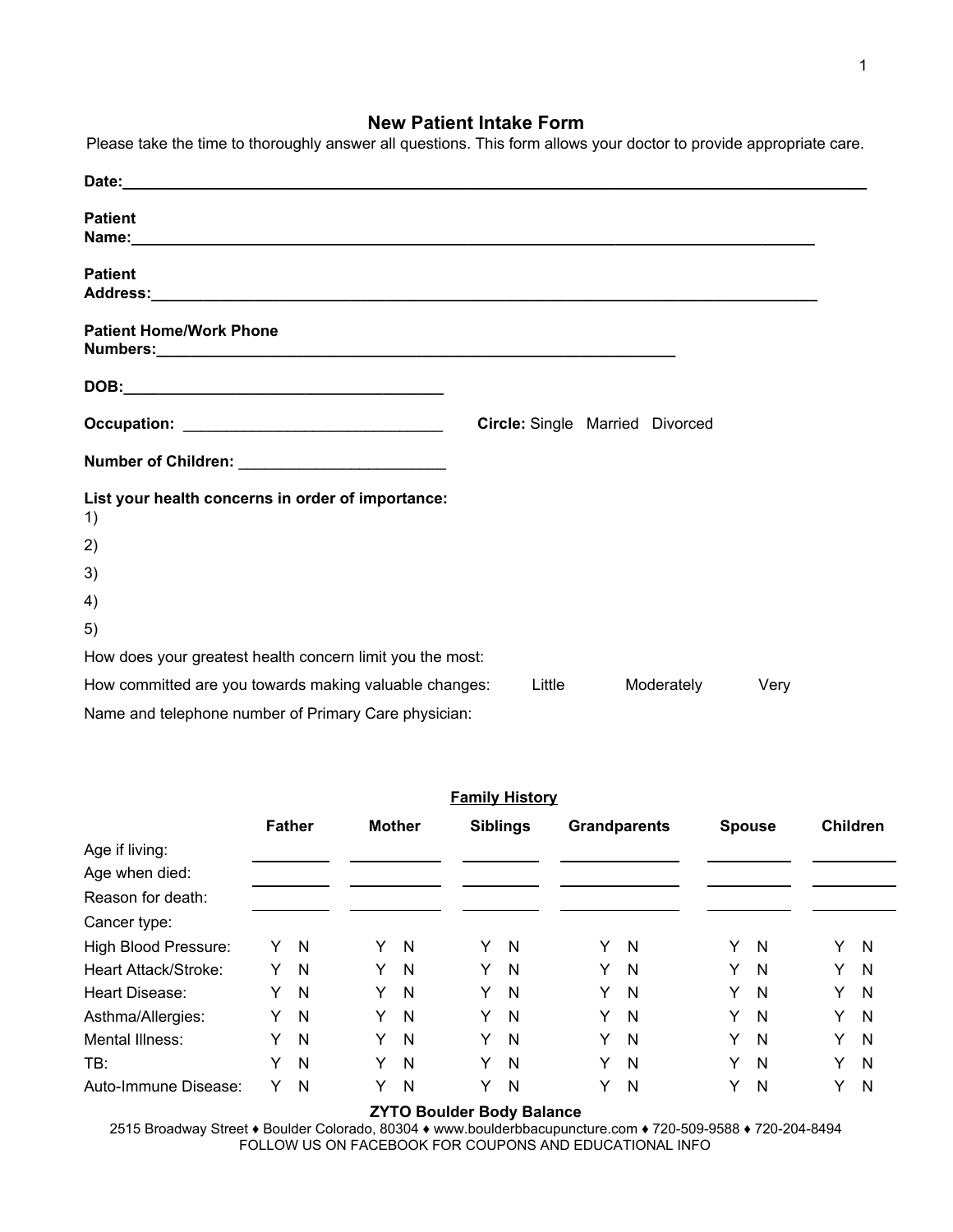| Diabetes Mellitus:<br>Osteoporosis:<br>Please Note When & Why You Have Had Each of the Following:                                                                                                                              | - N<br>Y.<br>Y<br>N           | Y.<br>Y. | N<br><b>N</b>                    | Y N<br>Y. | N                            | Y<br>Y | N<br>N | Y.                                | - N<br>Y N  | Y<br>Y | - N<br>- N |
|--------------------------------------------------------------------------------------------------------------------------------------------------------------------------------------------------------------------------------|-------------------------------|----------|----------------------------------|-----------|------------------------------|--------|--------|-----------------------------------|-------------|--------|------------|
| X-Rays:<br>TB Test:<br>Visit:<br>Last Eye Exam:                                                                                                                                                                                | <b>MRI/Cat Scans:</b><br>HCV: |          |                                  |           | Ultrasounds:<br>HIV:         |        |        | Accidents:                        | Last Dental |        |            |
| Did you have the following Disease $(D)$ , Get Immunized $(I)$ , or Neither $(N)$ :                                                                                                                                            |                               |          |                                  |           |                              |        |        |                                   |             |        |            |
| Measles: D   N                                                                                                                                                                                                                 | Chicken Pox: D   N            |          |                                  |           | Hemophilus (Hib): D   N      |        |        |                                   |             |        |            |
| Rubella: D   N                                                                                                                                                                                                                 | Tetanus: D   N                |          |                                  |           | Whooping Cough: D   N        |        |        |                                   |             |        |            |
| Mumps: $D \mid N$                                                                                                                                                                                                              | Hepatitis B: D   N            |          |                                  |           |                              |        |        |                                   |             |        |            |
| Any vaccination reactions:                                                                                                                                                                                                     |                               |          |                                  |           |                              |        |        |                                   |             |        |            |
| List Yes $(Y)$ , No $(N)$ or Past $(P)$ regarding use of the following:                                                                                                                                                        |                               |          |                                  |           |                              |        |        |                                   |             |        |            |
| Antacids: Y N P                                                                                                                                                                                                                |                               |          | Steroids: Y N P                  |           |                              |        |        | Smoking: Y N P                    |             |        |            |
| Packs per day & number of years:                                                                                                                                                                                               |                               |          | Analgesics: Y N P                |           |                              |        |        | Laxatives: Y N P                  |             |        |            |
| Coffee: Y N P                                                                                                                                                                                                                  |                               |          | <b>Cups per day if Yes/Past:</b> |           |                              |        |        | Soda Pop: Y N P                   |             |        |            |
| <b>Ounces per day if Yes/Past:</b>                                                                                                                                                                                             |                               |          | Alcohol: Y N P                   |           |                              |        |        | How often & how much if Yes/Past: |             |        |            |
| <b>Any Alcohol Addiction:</b>                                                                                                                                                                                                  | Y N P                         |          |                                  |           | Any Alcohol Treatment: Y N P |        |        |                                   |             |        |            |
| <b>Recreational Drugs: Y N P</b>                                                                                                                                                                                               |                               |          | Any Drug Addictions: Y N P       |           |                              |        |        |                                   |             |        |            |
| Any Drug Treatment: Y N P                                                                                                                                                                                                      |                               |          |                                  |           |                              |        |        |                                   |             |        |            |
| List all Prescription Medicines & Nutrient Supplement/Herbs that you are taking and including                                                                                                                                  |                               |          |                                  |           |                              |        |        |                                   |             |        |            |
| dosage: with the contract of the contract of the contract of the contract of the contract of the contract of the contract of the contract of the contract of the contract of the contract of the contract of the contract of t |                               |          |                                  |           |                              |        |        |                                   |             |        |            |
|                                                                                                                                                                                                                                |                               |          |                                  |           |                              |        |        |                                   |             |        |            |
|                                                                                                                                                                                                                                |                               |          |                                  |           |                              |        |        |                                   |             |        |            |
|                                                                                                                                                                                                                                |                               |          |                                  |           |                              |        |        |                                   |             |        |            |
|                                                                                                                                                                                                                                |                               |          |                                  |           |                              |        |        |                                   |             |        |            |
|                                                                                                                                                                                                                                |                               |          |                                  |           |                              |        |        |                                   |             |        |            |
|                                                                                                                                                                                                                                |                               |          |                                  |           | <b>Review of Systems</b>     |        |        |                                   |             |        |            |
| <b>Present Weight:</b>                                                                                                                                                                                                         | Weight one year ago:          |          |                                  |           | Height:                      |        |        | Maximum weight and when:          |             |        |            |
| Minimum weight as adult & when:                                                                                                                                                                                                |                               |          |                                  |           | Ideal Weight:                |        |        |                                   |             |        |            |

**REGARDING THE NEXT LONG SECTION**: Please circle (**Y)** if you have the problem **NOW**, (**N)** if you've **NEVER** had the problem, (**P)** if you had the problem in the **PAST**.

**Good Energy**: Y N P

## **ZYTO Boulder Body Balance**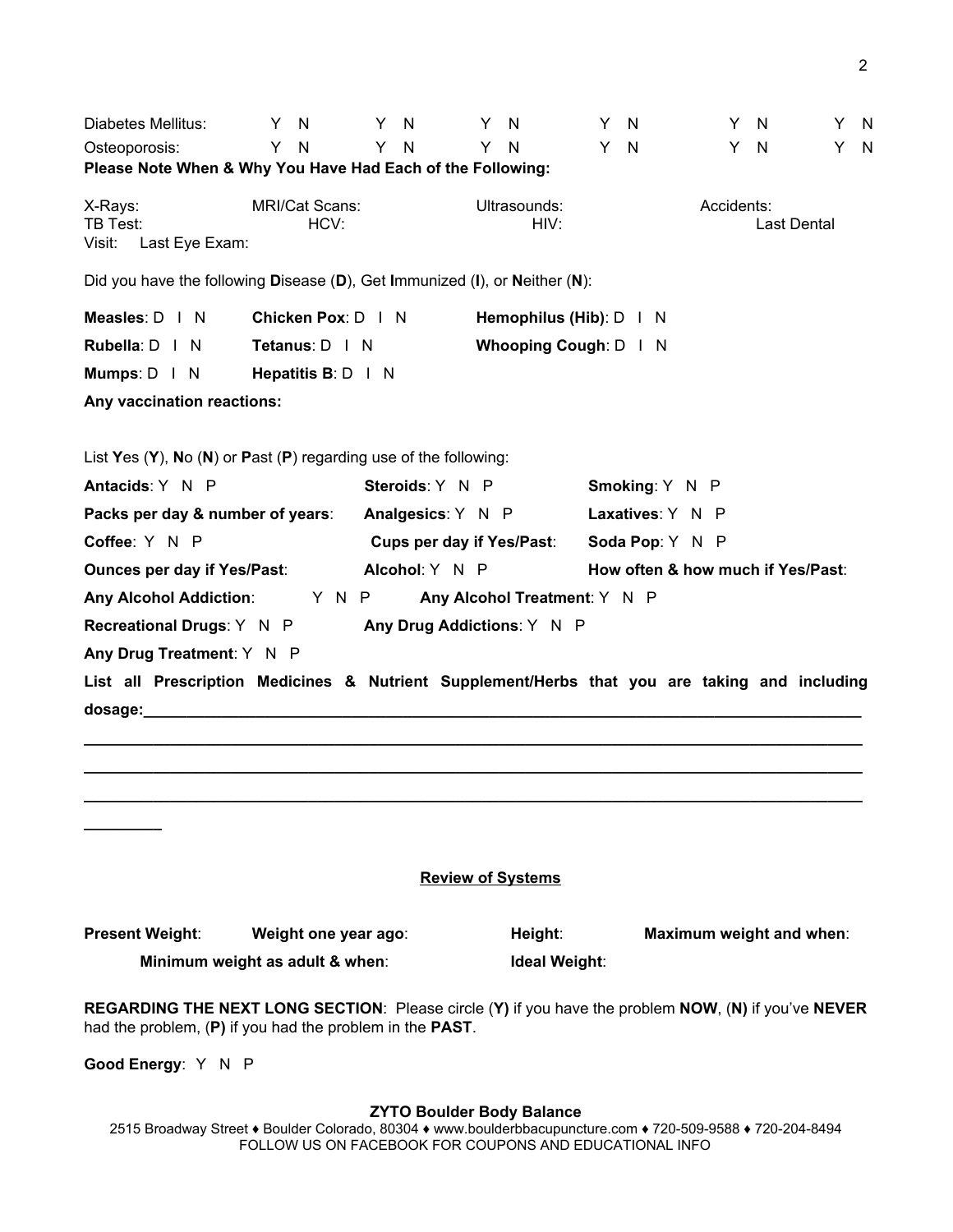**Fatigue**: Y N P

**If you have fatigue, when in morning, afternoon, evening is it the worst**? **If you have fatigue, can you do what you need to during the day**? Y N **Patient Name:**

|                        |                                    | <b>SKIN</b>                |                      |  |  |  |
|------------------------|------------------------------------|----------------------------|----------------------|--|--|--|
| Rash:                  | Y.<br>$\mathsf{N}$<br>$\mathsf{P}$ | <b>Color Change:</b>       | Y N P                |  |  |  |
| Hives:                 | $\mathsf{N}$<br>$\mathsf{P}$<br>Y  | Lump:                      | N <sub>P</sub><br>Y. |  |  |  |
| Psoriasis/eczema:      | Y N P                              | Itchy:                     | Y N P                |  |  |  |
| Dry:                   | P<br>Y.<br>N                       | Warts/moles:               | Y N P                |  |  |  |
| Cancer:                | Y N<br>$\mathsf{P}$                | <b>Perspiration:</b>       | Y N P                |  |  |  |
|                        | <b>HEAD</b>                        |                            |                      |  |  |  |
| Headache:              | $\mathsf{P}$<br>Y<br>N             | <b>Migraine:</b>           | Y.<br>N P            |  |  |  |
| Dandruff:              | N<br>$\mathsf{P}$<br>Y.            | <b>Head Injury:</b>        | Y N P                |  |  |  |
| Oil/dry hair:          | N<br>Y.<br>$\mathsf{P}$            | Hair loss:                 | Y N P                |  |  |  |
| <b>NOSE</b>            |                                    |                            |                      |  |  |  |
| <b>Frequent Colds:</b> | N <sub>P</sub><br>Y                | Nosebleeds:                | Y N P                |  |  |  |
| <b>Congestion:</b>     | N <sub>P</sub><br>Y                | <b>Post Nasal Drip:</b>    | Y.<br>N <sub>P</sub> |  |  |  |
| Polyps:                | Y N P                              | <b>Seasonal Allergies:</b> | P<br>Y.<br>N         |  |  |  |

|                      | <b>EYES</b> |                       |       |
|----------------------|-------------|-----------------------|-------|
| Dry/Watery:          | Y N P       | <b>Blurry Vision:</b> | Y N P |
| <b>Double Vision</b> | Y N P       | <b>Cataracts:</b>     | Y N P |
| Glaucoma:            | Y N P       | Styes:                | Y N P |
| Strain:              | Y N P       | Discharge:            | Y N P |
| Itchy:               | Y N P       | Dark under Eyelid:    | N P   |

# **MOUTH/THROAT**

| <b>Canker sores:</b>   | Y N P | Cold sores:        | Y N P |
|------------------------|-------|--------------------|-------|
| <b>Sore Throat:</b>    | Y N P | Gum disease:       | Y N P |
| <b>Dentures:</b>       | Y N P | <b>Cavities:</b>   | Y N P |
| <b>Dental Implants</b> | YN P  | <b>Root Canals</b> | Y N P |
| Loss of taste:         | Y N P | Hoarseness:        | Y N P |

# **ZYTO Boulder Body Balance**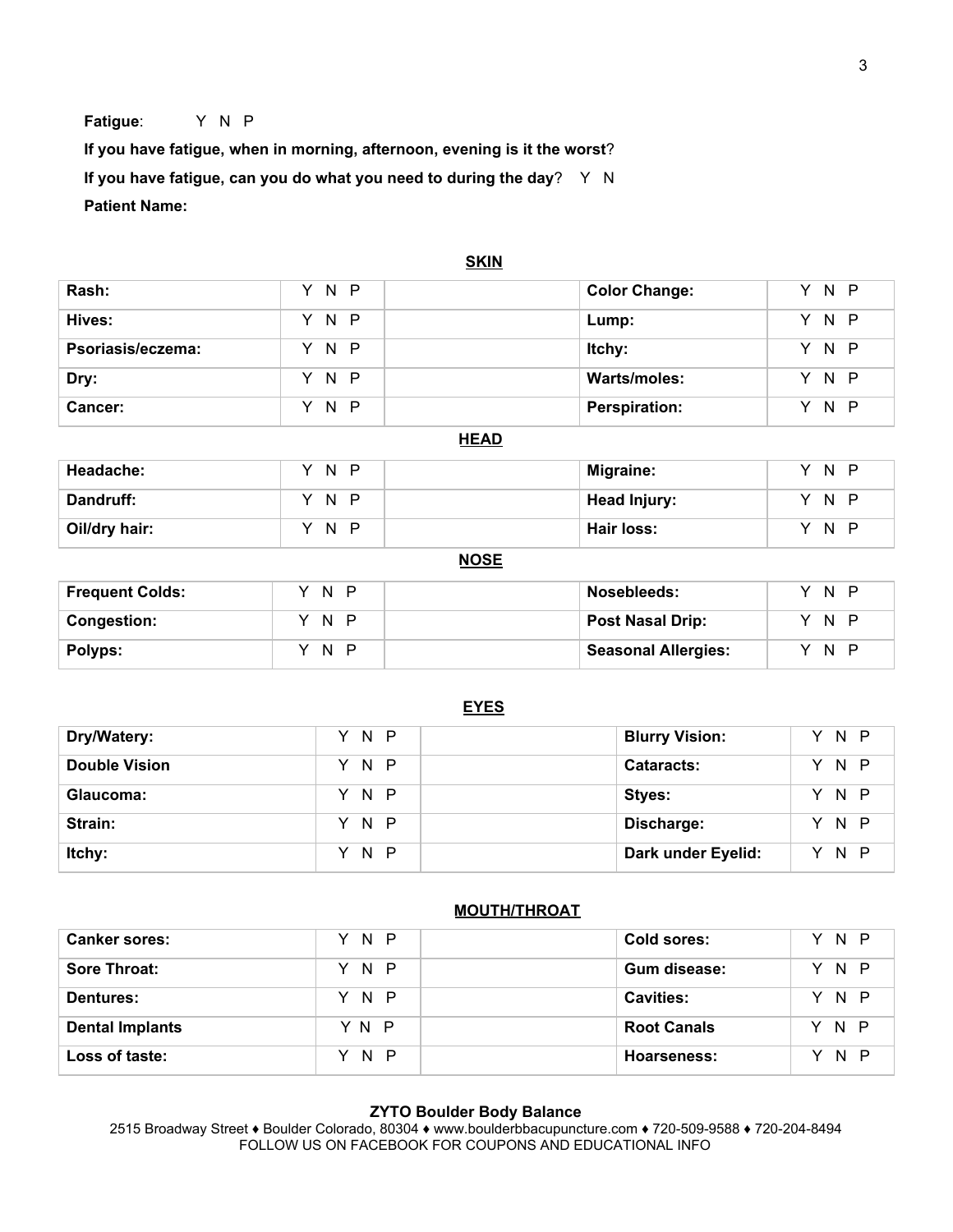# **Patient Name:**

|                       | <b>NECK</b>    |                        |           |
|-----------------------|----------------|------------------------|-----------|
| <b>Stiffness:</b>     | N P<br>v       | <b>Swollen Glands:</b> | N P       |
| <b>Full movement:</b> | N.<br>- P<br>v | Tension:               | N.<br>- 0 |

| Cough:                                 | Y N P                    | TB:                           | Y N P         |
|----------------------------------------|--------------------------|-------------------------------|---------------|
| Shortness of breath w/<br>exertion:    | Y N P                    | <b>Bronchitis:</b>            | Y N P         |
| <b>Shortness of breath</b><br>sitting: | Y N P                    | Pneumonia:                    | Y N P         |
| Shortness of breath lying<br>down:     | Y N P                    | Asthma:                       | Y N P         |
| Wheezing:                              | Y N P                    | <b>Painful breathing:</b>     | Y N P         |
|                                        |                          | <b>CARDIOVASCULAR</b>         |               |
| <b>High Blood Pressure:</b>            | Y N P                    | <b>Rheumatic Fever:</b>       | Y N P         |
| <b>Low Blood Pressure</b>              | $\overline{N}$<br>P<br>Y | <b>Murmurs:</b>               | $N$ $P$<br>Y. |
| Arrhythmias:                           | N.<br>Y.<br>$\mathsf{P}$ | <b>Palpitations:</b>          | Y N P         |
| Edema:                                 | Y N P                    | <b>Chest Pain:</b>            | Y N P         |
|                                        |                          | <b>URINARY TRACT</b>          |               |
| Incontinence:                          | N P<br>Y.                | Pain w/ Urination             | Y N P         |
| <b>Frequent Infections:</b>            | N<br>Y.<br>$\mathsf{P}$  | <b>Kidney Stones</b>          | Y N P         |
| Urgency:                               | Y N P                    | Discharge/Blood:              | Y N P         |
|                                        |                          | <b>GASTROINTESTINAL</b>       |               |
| Heartburn:                             | Y N P                    | <b>Bowel Movement Freq:</b>   |               |
| Indigestion:                           | N P<br>Y                 | <b>Recent BM Change:</b>      | Y N P         |
| <b>Bloating:</b>                       | Y N P                    | <b>Diarrhea/Constipation:</b> | Y N P         |
| Nausea:                                | N P<br>Y.                | <b>Hemorrhoids:</b>           | Y N P         |
| <b>Vomiting:</b>                       | Y N P                    | <b>Gall Bladder Disease</b>   | Y N P         |
| <b>Change in Appetite:</b>             | Y N P                    | <b>Liver Disease:</b>         | Y N P         |
| <b>Pancreatitis:</b>                   | Y N P                    | <b>Ulcer</b>                  | Y N P         |

## **RESPIRATORY**

### **ZYTO Boulder Body Balance**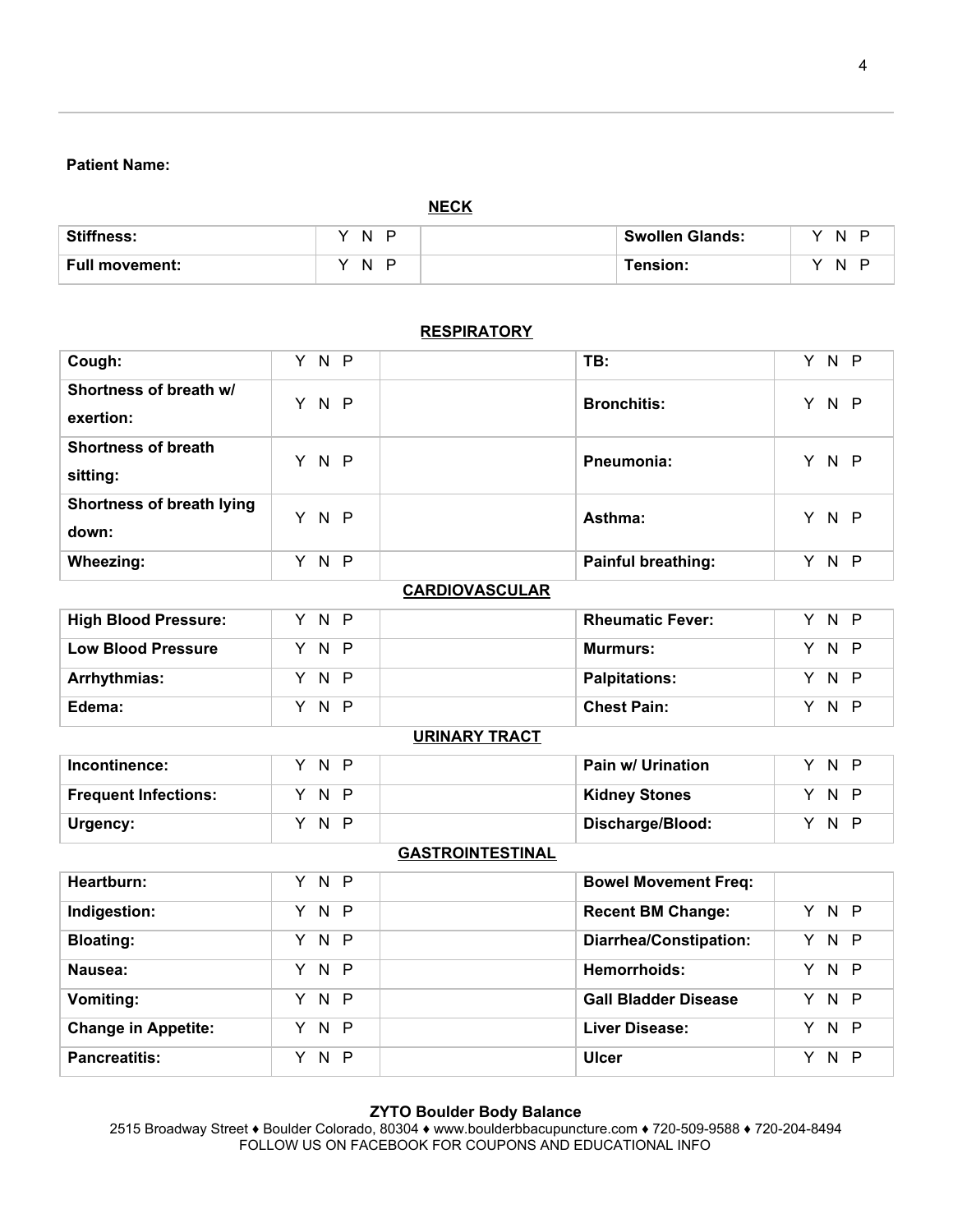# **Patient Name:**

**MALE**

| <b>Testicular pain/swelling:</b> | Y N P | <b>Sexually Active:</b> | N P       |
|----------------------------------|-------|-------------------------|-----------|
| Hernia:                          | Y N P | S.T.D.:                 | N P<br>Y. |
| Discharge:                       | Y N P | <b>Prostate</b>         | N P       |
| Impotency:                       | Y N P | Disease/Symptoms:       |           |

| Age Period Began:                                      |                          | <b>How Often Period</b>    |                      |
|--------------------------------------------------------|--------------------------|----------------------------|----------------------|
|                                                        |                          | Occurs:                    |                      |
| How long period lasts:                                 |                          | Heavy menstrual            | Y N P                |
|                                                        |                          | bleeding:                  |                      |
| Menstrual cramping:                                    | Y N<br>$\mathsf{P}$      | Menstrual Pain:            | N <sub>P</sub><br>Y. |
| PMS:                                                   | Y N<br>-P                | Food cravings:             | N P<br>Y             |
| Times Pregnant:                                        |                          | How many births:           |                      |
| Miscarriages:                                          |                          | Abortions:                 |                      |
| Last Pap Smear:                                        |                          |                            |                      |
| Any abnormal paps:                                     | Y N P                    | When was abnormal:         |                      |
| Menopausal since what                                  |                          | Use of hormones:           | Y.<br>N P            |
| age:                                                   |                          |                            |                      |
| Type of hormones used:                                 |                          | Healthy libido:            | $N$ $P$<br>Y         |
| Dry vagina:                                            | Y N P                    | Sexually Active:           | N P<br>Y.            |
| Pain w/ Intercourse:                                   | $\mathsf{N}$<br>Y.<br>-P | Vaginitis:                 | N P<br>Y.            |
| $S.T.D.$ :                                             | Y N<br>$\mathsf{P}$      | Mammography:               | N P<br>Y.            |
| <b>Bone Density Test:</b>                              | Y N P                    | If Yes, what were results: |                      |
| <b>Birth Control History:</b><br>Type(s) and ages when |                          | Thermography:              | $N$ $P$<br>Y.        |
| used                                                   |                          | If yes, what were results: |                      |

# **FEMALE**

# **MUSCULOSKELETAL**

| Weakness:      | N P | Arthritis:  | Y N P |  |  |
|----------------|-----|-------------|-------|--|--|
| Stiffness:     | YNP | Leg Cramps: | Y N P |  |  |
| Tremors:       | N P | Pain:       | Y N P |  |  |
| <b>NERVOUS</b> |     |             |       |  |  |
| Paralysis:     | N P | Sciatica:   | Y N P |  |  |

### **ZYTO Boulder Body Balance**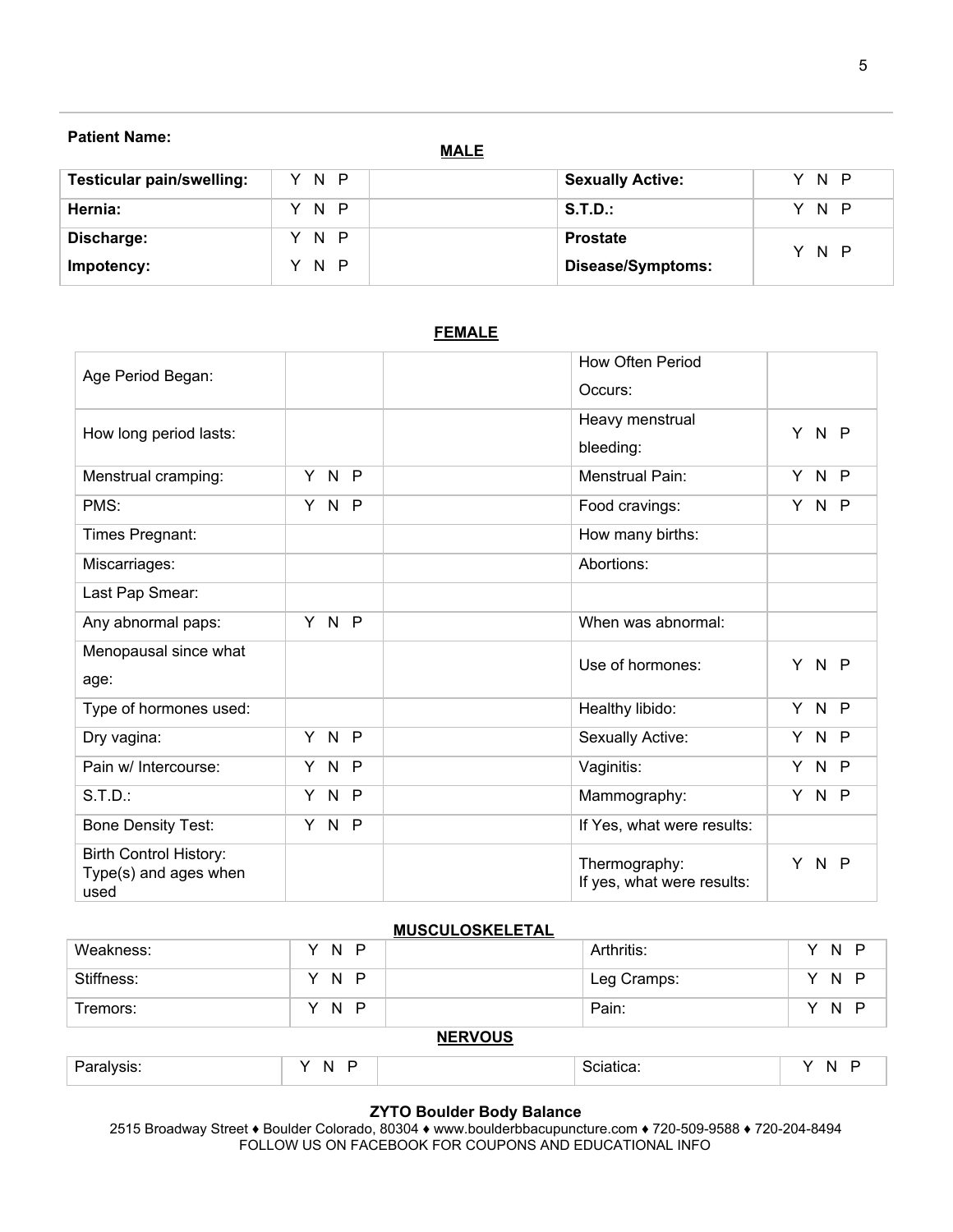| Tingling/numbness: | D<br>N. | Carpal tunnel syndrome: | N |
|--------------------|---------|-------------------------|---|
| Seizures:          | D<br>N  | Fainting:               | N |

## **Patient Name:**

# **Mental/Emotional**

| Depression:                                   | Y N P                      | N P<br>Anger/irritability:<br>Y.   |
|-----------------------------------------------|----------------------------|------------------------------------|
| Suicidal:                                     | N P<br>Y.                  | High-strung/tense:<br>N P<br>Y     |
| Anxiety:                                      | N P<br>Y.                  | Fear/Panic<br>N P<br>Y             |
| Eating disorder:                              | N P<br>Y.                  | N P<br>Psych Hospitalization:<br>Y |
| <b>Exercise</b><br>How often do you exercise? | What type of exercise?     | For how long?                      |
| <b>Hobbies:</b>                               | Sleep: How long per night? | If you wake up often, what is the  |
| reason? Nightmares: Y N P                     | Wake Refreshed: Y N P      | Must nap during the day: Y N       |
| P                                             |                            |                                    |
| Sleep walk:<br>Y N P                          | Grind teeth: Y N P         | Snore: Y N P                       |

# **Toxin Exposure**

\*Did you grow up near any refinery, polluted area or in a home with leaded paint? If so, what sort of pollution were you exposed to?

\*Have you had any jobs where you were exposed to solvents, heavy metals, fumes or other toxic materials?

\*Have you ever had health problems when you put in new carpeting, painted your home, had new cabinets or did other refurbishing?

\*Are you particularly sensitive to perfumes, gasoline or other vapors?

\*Do you use pesticides, herbicides or other chemicals around your home?

# **Social Life**

Enjoy job: Y N P **Hours worked per week:** Highest Level of Education: Active spiritual practice: Y N P Stress involved with Significant relationship (1-10, 10 being most stress): History of sexual, mental/emotional, physical abuse: Y N P

# **Allergies**

List all known Allergies (food, drugs, environment):

# **List All Surgeries & Hospitalizations, including date occurred:**

1)

2)

3)

# **Additional Information**

Please list any additional information/topics which you believe is important we address during your office visit:

# **ZYTO Boulder Body Balance**